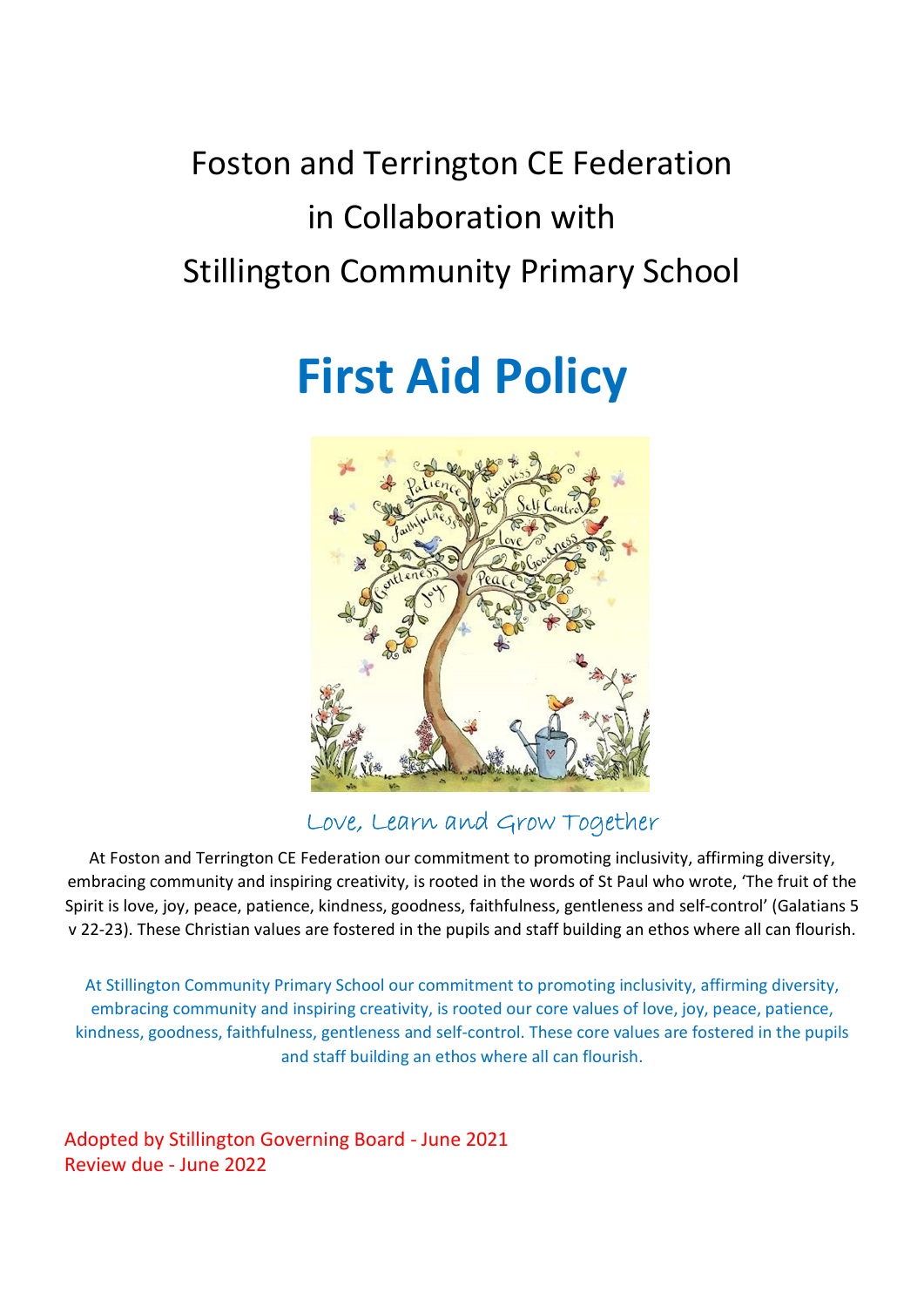#### Rationale

Foston and Terrington CE Federation and Stillington Community Primary School place students' safety, health and welfare as its highest priority. We recognise that competent administration of First Aid can save lives and prevent minor injuries becoming more serious incidents.

Foston, Terrington and Stillington Primary Schools are committed to ensuring that all staff are well- trained and skilled at administering First Aid and follow school policy and procedures at all times.

Foston, Terrington and Stillington Primary Schools have written this policy to ensure that best practice and procedures are carried out at the schools. This policy complies with the legal requirements of the Early Years Foundation Stage statutory framework.

#### Aim

To provide highly qualified and competent staff to administer First Aid.

#### Implementation of Policy

Foston, Terrington and Stillington Primary Schools will adhere to current Health and Safety Regulations by ensuring that it has well trained staff and adequate equipment and resources to enable high quality first aid to be administered at the school.

#### Designated Member of Staff

The Headteacher is responsible for ensuring adequate numbers of staff and adults are qualified to administer First Aid. The names and photographs of the qualified First Aiders will be displayed around the schools.

The schools will ensure the following:

- One member of staff with a current Paediatric First Aid qualification will be on duty at the premises at all times when children and adults are present.
- Training will be given by accredited organisations which have been approved by the Headteacher and are consistent with the Early Years Foundation Stage guidance.

At Foston, Terrington and Stillington Primary Schools the main duties of the designated First Aider are to:

- Provide immediate support for children and adults with common injuries or illnesses and people with more serious injuries or conditions.
- Support the emergency services in the event of a more serious illness or injury requiring the emergency services.

#### First Aid Boxes and Resources

First Aid boxes will be regularly checked to ensure the contents are up to date, in good condition.

#### Contents of First Aid Box at Foston, Terrington and Stillington Primary Schools

- Information leaflet outlining basic First Aid procedures.
- 20 individually wrapped sterile adhesive dressings (assorted sizes);
- Two sterile eve pads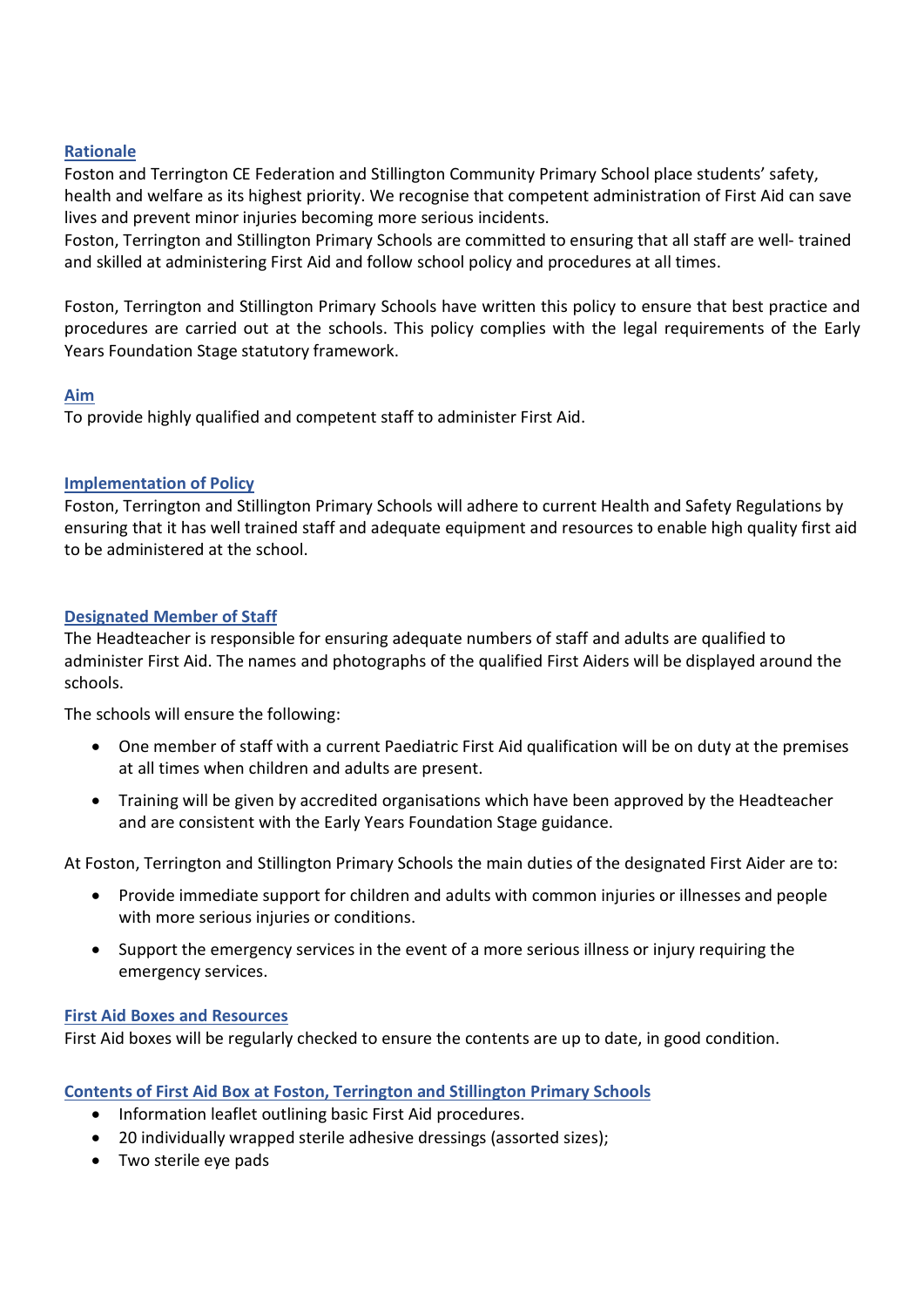- Four individually wrapped triangular bandages (preferably sterile)
- Six safety pins;
- Six medium sized bandages
- Individually wrapped sterile wound dressings
- Two large (approximately 18cm x 18cm) sterile Individually wrapped wound dressings
- One pair of disposable gloves.
- Adhesive plasters
- A sterile eye pad with attachment
- Cotton wool
- Crepe bandages
- Micro pore tape
- A disposable bag for soiled material

#### Infection Control

- Staff members at the school will be trained on how to avoid and limit the possibility of infections by following basic hygiene procedures.
- Staff must wear disposable gloves every time they administer first aid and these must be disposed of after every use.
- Staff must wash their hands after every First Aid intervention.
- Medical waste must be disposed of in the clearly labeled Medical Waste Bins which will be disposed in accordance with current legislation.

#### Recording and Reporting Incidents

- Foston, Terrington and Stillington Primary Schools comply with the reporting of Injuries, Diseases and Dangerous Occurrences Regulations 1995 (RIDDOR) which states that some accidents must be reported to the HSE.
- Foston, Terrington and Stillington Primary Schools will keep detailed and through records of injuries, incidents and First Aid which has been administered. Staff members must record the date, time and place in the event of an accident. A brief description of the incident must be recorded and any action which has been taken. Incident Report forms and the Accident Book will be retained by the Headteacher.

#### Disability Equality Impact Assessment

This policy has been written with reference to, and in consideration of, the school's Disability Equality Scheme. Assessment will include consideration of issues identified by the involvement of disabled children, staff and parents and any information the school holds on disabled children, staff and parents.

#### Any questions or concerns regarding this policy should be made to Mrs Sarah Moore (Headteacher) on headteacher@foston.n-yorks.sch.uk.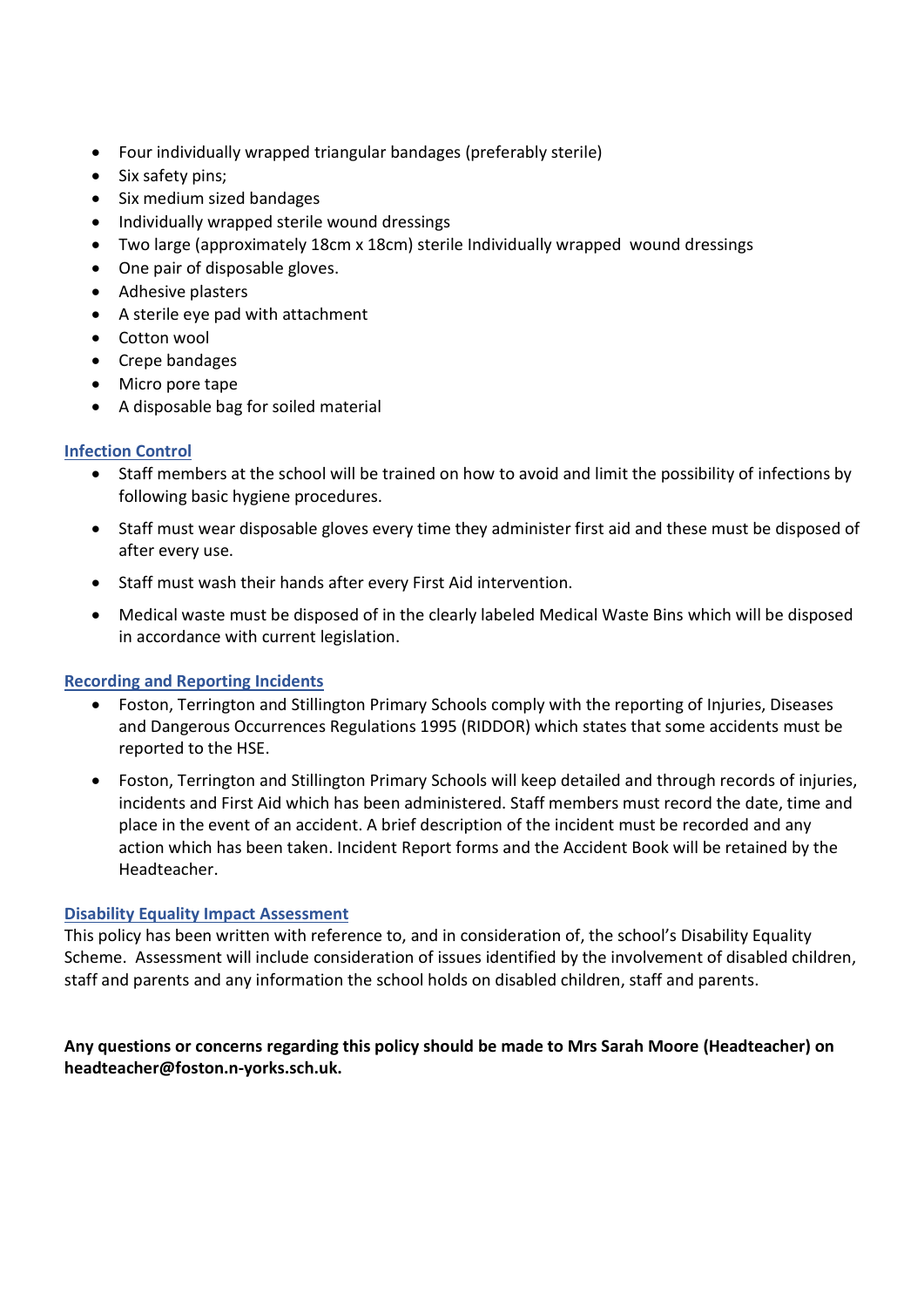## FIRST AIDERS (Jan 2022) - Foston, Terrington and Stillington Primary Schools

| School | Name of First<br>Aider | Position              | Course                                          | Date<br>completed | Date for<br>renewal |
|--------|------------------------|-----------------------|-------------------------------------------------|-------------------|---------------------|
| Terr   | Sarah Birdsall         | Classroom<br>Teacher  | QA Level 3 in Paediatric First Aid              | 10/09/2019        | 10/09/2022          |
| Terr   | Louisa Cooke           | Teaching<br>Assistant | Level 3 Award in Outdoor First Aid              | 16/06/2019        | 16/06/2022          |
| Terr   | Louisa Cooke           | Teaching<br>Assistant | Level 3 Award in Emergency First Aid at<br>Work | 16/06/2019        | 16/06/2022          |
| Terr   | Louisa Cooke           | Teaching<br>Assistant | Level 3 Award in Paediatric First Aid           | 16/06/2019        | 16/06/2022          |
| Terr   | Louisa Cooke           | Teaching<br>Assistant | Level 3 Award in Forest School Fist Aid         | 16/06/2019        | 16/06/2022          |
| Terr   | India Tordoff          | Classroom<br>Teacher  | ITC Level3 Emergency First Aid at Work          | 23/11/2020        | 23/11/2023          |
| Terr   | India Tordoff          | Classroom<br>Teacher  | Paediatric First Aid                            | 21/05/2021        | 21/05/2024          |
| Terr   | Sarah<br>Richmond      | Classroom<br>Teacher  | Paediatric First Aid                            | 31/01/2022        | 31/01/2025          |
| Fost   | Sarah Burton           | Midday<br>Assistant   | Paediatric First Aid                            | 05/11/2019        | 05/11/2022          |
| Fost   | Mary Ellis-<br>Hollins | Teaching<br>Assistant | Level 3 Paediatric First Aid                    | 26/01/2019        | 26/01/2022          |
| Fost   | Emma Hendry            | Teaching<br>Assistant | Paediatric First Aid                            | 05/11/2019        | 05/11/2022          |
| Fost   | Zara Midwood           | Classroom<br>Teacher  | <b>Emergency First Aid at Work</b>              | 30/01/2020        | 30/01/2023          |
| Fost   | Zara Midwood           | Classroom<br>Teacher  | Paediatric First Aid                            | 30/11/2021        | 30/11/2024          |